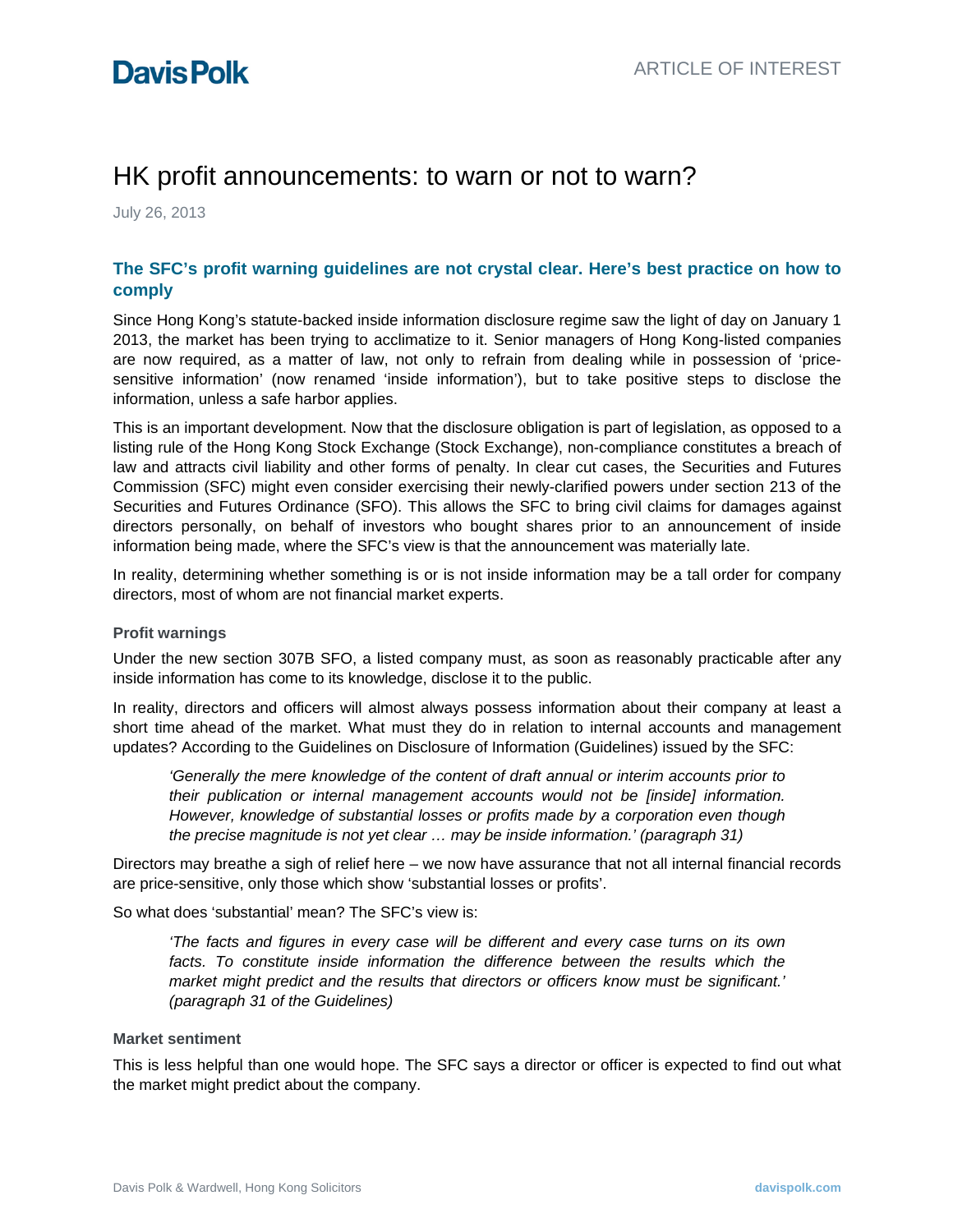

In this day and age, a perfect or near-perfect grasp of market sentiment is probably a feat beyond even the most sophisticated investment analysts and market specialists. Those specialists are often wrong. How does one assess the market?

The SFC, again, tries to lend a helping hand:

'In assessing what results the market might predict for a corporation, account must be taken of information previously disclosed by the corporation … References should also be made to profit projections by analysts and the availability of data and information about the corporation in financial journals and publications from which a sophisticated investor may logically deduce the corporations results.' (paragraph 33 of the Guidelines)

In short, the SFC suggests that directors and officers look at:

1. what they have told the market in the past; and

2. what market analysts and financial journalists are saying.

**What the company has told the market**

The first limb seems straightforward at first glance. The company should know what it has told the market and how much that diverges from the actual results. The problem, though, is the magnitude of divergence.

Is a profit warning called for when the company's profit shows an unexpected drop of six percent from last year? Or 10%, or indeed any other figure? Where do we draw the line? A line must be drawn if the director is to have any certainty about his company's compliance status.

Must the company issue a warning if its revenue has dropped, but its profit remains stable (or vice versa)? Or if one of the material accounting line items has deteriorated, but the company's overall financial health is not significantly worse off?

There is an almost infinite possibility of variety, and the position tends to become less clear the more complex the business of the listed group.

Are certain line items more price-sensitive than others (for surely they cannot all have the same effect)?

The SFC is almost totally silent on these issues, and maintains that the directors are best placed to decide. Let us call this the directors' judgment rule.

**What the market thinks: a matter of evidence**

The second limb in the SFC's two-prong test is more problematic.

Take the example of a director who knows that the company's profit for the first quarter of the year shows a six percent decrease compared to last year. Having considered all the circumstances, they believe this has no material effect on share price and decides not to issue a warning. Unfortunately, when the results are out weeks or months afterwards, the share price nose-dives and enforcement proceedings are brought against the director.

What will happen at court afterwards? Hopefully, the matter will not go to court. Hopefully, cases will only be brought in the most clear cut of circumstances.

If this sort of case does go to court, however, it's likely that there will be a war of expert witnesses. One side will argue that any reasonable director would have considered the drop in profit as price-sensitive – after all, did the price not go through the floor after the results were announced?

The other side will counter this with a whole host of factors – general market and industry conditions (which had been adverse and which the public knew about), trading patterns of the specific type of stock, regulatory developments, indeed any surrounding circumstances that could have driven the price down – to argue that any reasonable director would not have considered the profit drop as price-sensitive.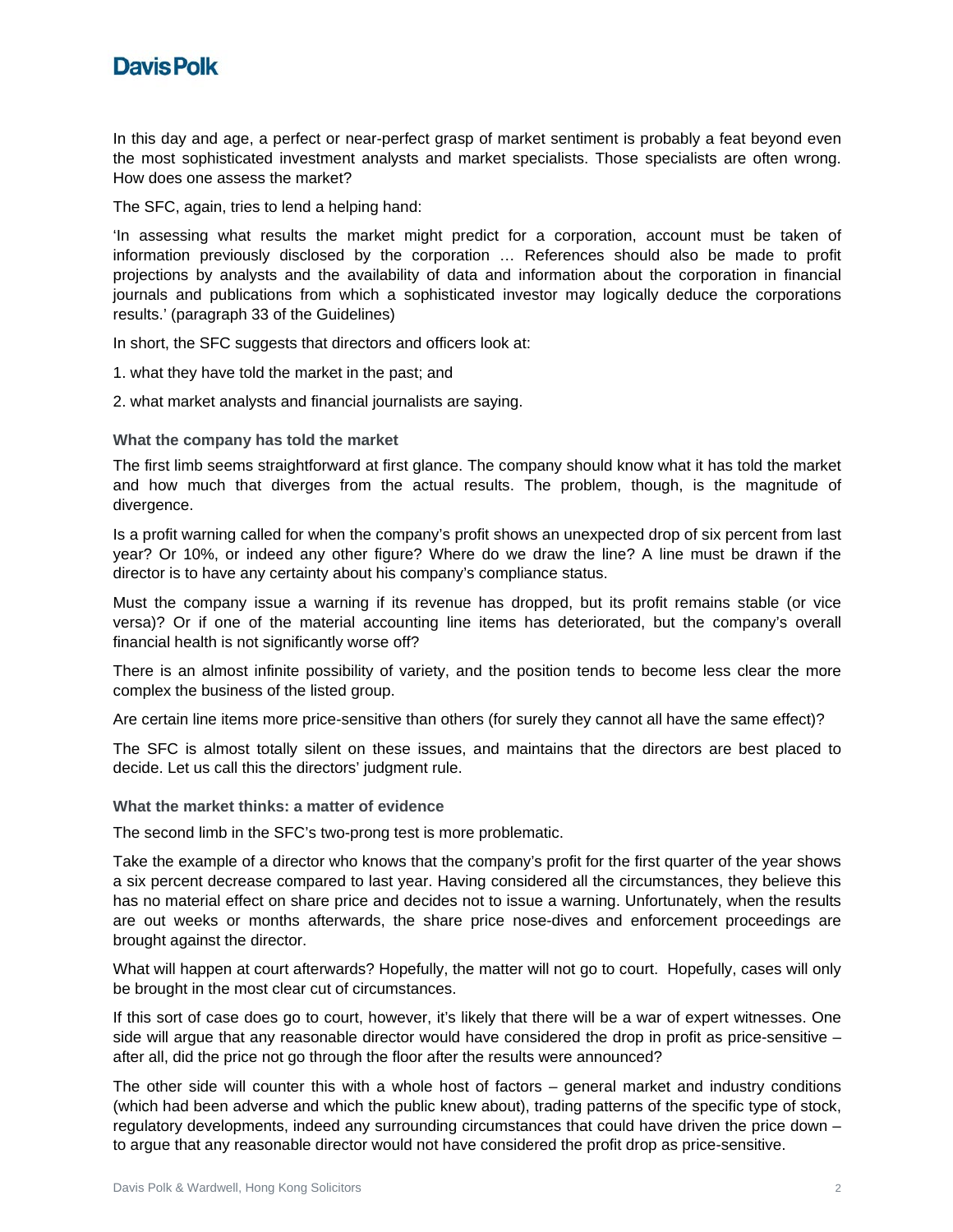## **DavisPolk**

At the time, when the director has to decide, all this will be months or even years in the future. The outcome of this battle is no more and no less than a lottery for the director at the time when he is called upon to make a judgment. Is the safe way out for him to issue the announcement willy-nilly? This would be highly unsatisfactory, and probably an unintended, consequence of the directors' judgment rule.

#### **What others are saying about the company**

One of the most difficult questions companies and their advisers face is what to do with things that other people are saying about the company. As one of the most developed financial markets in the world with freedom of expression, Hong Kong has a vibrant local press and there are huge volumes of traffic daily on the information highway. How should a company react to items such as press reports, financial journalists' blogs, research reports, and even communications broadly circulated word of mouth?

The SFC's Guidelines helpfully clarify that, generally, listed companies are not expected to respond to these materials: 'If a corporation does not have inside information but media reports or market rumors carry false or untrue information, the corporation is not obliged to make further disclosure under the SFO.' (paragraph 80)

We should add here that under the Stock Exchange/SFC dual track regulation of part XIVA SFO, this is not necessarily the end of the story. This is because the Stock Exchange has reserved the right to request an announcement if a 'false market' is developing (potentially for any reason, including market rumors).

For now, however, let us take the SFC's word on its face value – that a listed company is not expected to track, check, confirm or refute third party reports, unless the presence of those reports indicates a leak of inside information which the company in fact possesses.

#### **The irrational analyst and the quixotic journalist**

Going back to profit warnings, we noted above the SFC's statement that the company should take into account how the market might predict its results and, to do that, consider what market analysts and financial journalists are saying. So perhaps the SFC does, after all, expect directors to track and check third party reports?

What, if any, conclusions are directors expected to draw from the views circulating in the market? The SFC admits 'it is not unusual that profit forecasts made by different analysts vary considerably and media reports contain inconsistencies.' (paragraph 34 of the Guidelines).

One concern is the hypothetical commentator who makes a fantastically optimistic prediction or target price for the company. What can the company realistically do about them, except to cross its fingers that the commentator does not have a wide readership and is not influential enough to generate expectations in the market?

In reality though, quixotic analysts and journalists are probably few and far in between. The more likely headaches are commentators who are not outrageously wrong, but just wrong enough to open a gap between market expectations and the actual results – a gap that directors will subsequently be called upon to close.

As an extension of this, would directors of a company be required to manage the expectations of the market? This would be troubling – hasn't the SFC stated that listed companies are not expected to respond to these materials?

#### **False market and profit warning**

Consider the situation of some people unrelated to the company writing a very attractive investment story quite divorced from the company's fundamentals. Is the company obliged to search out and review the reports? Could the directors be held negligent if they did not even know about their existence?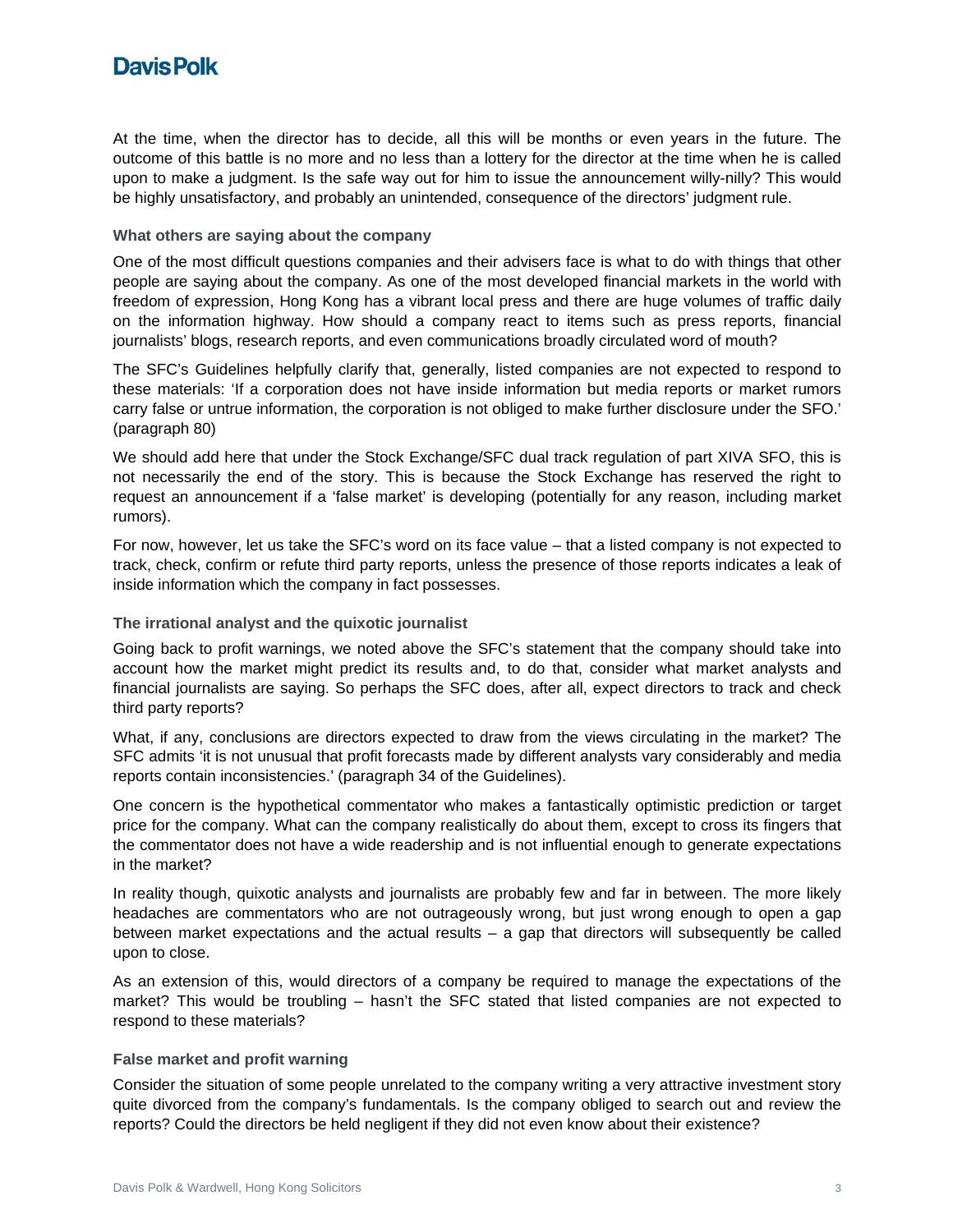## **DavisPolk**

If the directors do know about the reports and are in possession of internal accounts that are much more sobering, is a false market developing? Should they issue an announcement to kill the false market?

More importantly, does the presence of such reports, and any market consensus they may be seen as having generated, in themselves turn the internal accounts into inside information? Must the directors now issue a profit warning, even though their lackluster, yet stable, results are actually not much different from last year's?

**New trend for profit alerts / warnings?**

Let us look at what listed companies are doing about all this.

As at the end of June 2013, there were a total of 1,567 equity-listed companies on the Main Board and the Growth Enterprise Market of the Stock Exchange. Within the first seven and a half months of 2013, up to July 15 2013, there were no less than 697 profit announcements (including positive alerts as well as negative warnings) issued by companies listed on the two boards.

The Stock Exchange's statistics also reveal that during the year 2012 (with some 1,547 companies listed by the end of the year), there were more than 1,000 profit warnings or alerts issued.

Compare these figures with 2008. The whole of this year recorded a total of 334 profit warnings. At that time there were 1,262 equity-listed companies on the two boards combined.

Are we seeing a trend of listed companies being motivated to issue profit announcements to keep the market informed (and to stay on the right side of regulation)? If so, the market may be moving towards higher financial transparency, which is probably a good development.

However, it is also possible that companies and their directors are simply issuing these warnings as a knee-jerk reaction to the problems with the directors' judgment rule, made more acute since the beginning of 2013. This could be a worrying trend.

The shortcomings of frequent financial reporting (for example, management being pressured to pursue short-term goals to keep shareholders happy) are widely known. From directors' point of view, disclosing financial information more frequently brings its own problems. Firstly, these disclosures in turn create market expectations – including the expectation that any material deviations will be corrected – which the directors must continue to manage. Moreover, each public announcement is a potential liability document for the company and its directors.

If profit warnings become too routine, or the disclosure too vague or formulaic, they may be less meaningful to the market. Consider the earlier example of a director facing a six percent drop in his company's profit in a reference period. After much deliberation he decides, after all, to make an announcement stating that the company may suffer a drop, or substantial drop, in profits.

As the numbers are preliminary and unaudited at that stage, in line with Hong Kong normal practice, the company refrains from disclosing actual figures in the announcement. What, then, should shareholders and potential investors make of this announcement, especially if large numbers of listed companies issue such announcements routinely? A profit warning devoid of substance and issued primarily to avoid liability is unlikely to achieve the goal of a better-informed market.

#### **The director/officer at a crossroads**

Under the new regime, the danger for directors and officers is that an enquiry as to whether a market consensus did exist in relation to the company, and whether that means a piece of information should have been considered price-sensitive would always be conducted with perfect hindsight.

What the SFC has given in one hand – by stating that directors do not need to track, check and respond to third party reports – it may have taken away with the other by imposing requirements that in practice can only be complied with if directors do carry out such tracking, checking and responding.